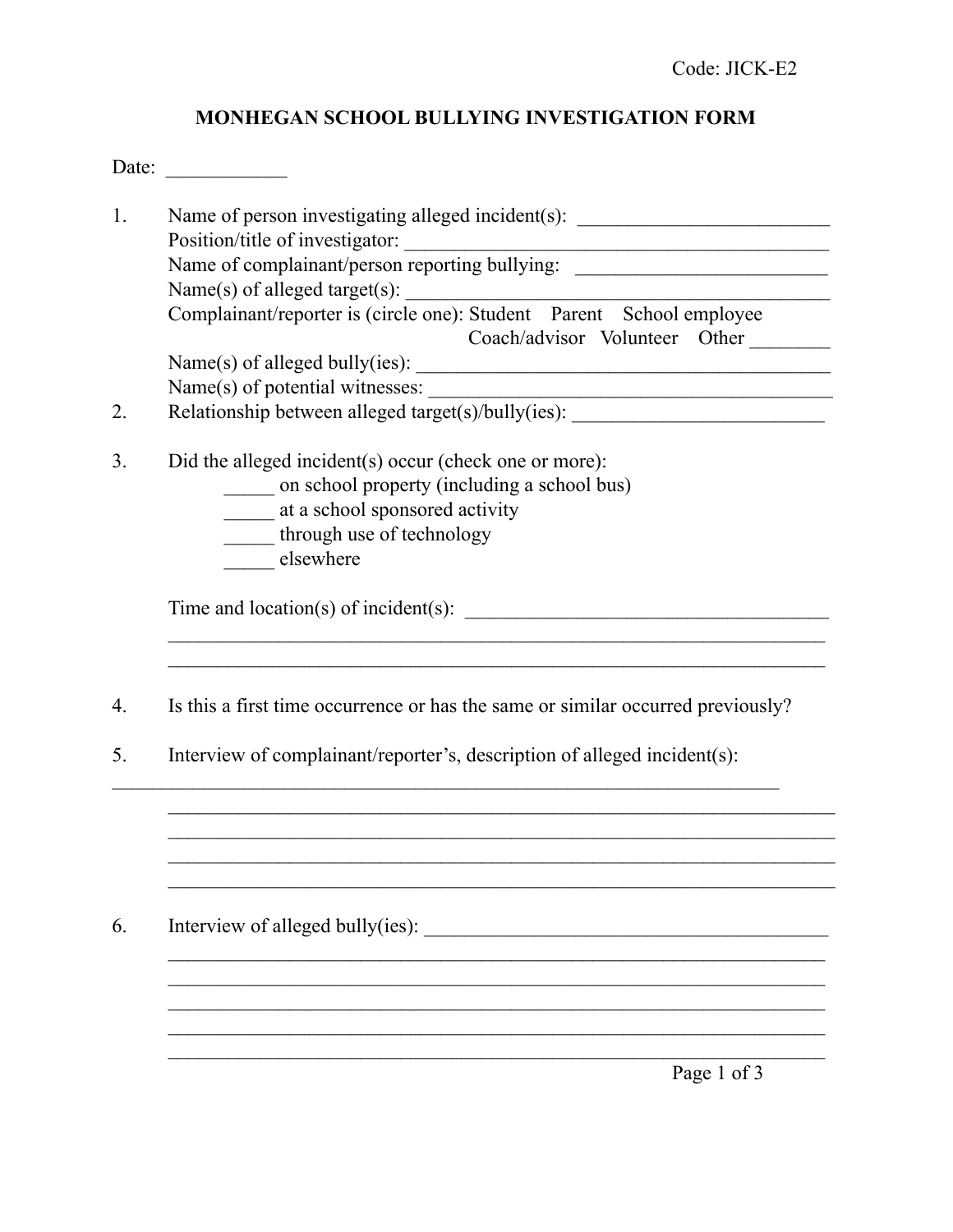| 7.  | Name $(s)$ of potential witnesses, if any:                                                                                                                                                                                                                                                                                                                 |
|-----|------------------------------------------------------------------------------------------------------------------------------------------------------------------------------------------------------------------------------------------------------------------------------------------------------------------------------------------------------------|
| 8.  | Witnesses interviewed and summary of witness information provided:                                                                                                                                                                                                                                                                                         |
|     |                                                                                                                                                                                                                                                                                                                                                            |
| 9.  | Further evidence of bullying (videos, photos, email, letters, etc.):                                                                                                                                                                                                                                                                                       |
| 10. | Is the alleged bullying substantiated, i.e., does the alleged conduct meet the<br>definition of bullying as articulated in Committee policy? Yes No                                                                                                                                                                                                        |
| 11. | Nature of harm incurred:<br>Physical harm to student or damage to student's property<br>Student's reasonable fear of physical harm or damage to property<br>Infringement of student's rights at school                                                                                                                                                     |
| 12. | Conduct resulting in harm (in item 11 above) is on the basis of:                                                                                                                                                                                                                                                                                           |
|     | Race<br>Color<br>National origin/ancestry/ethnicity<br>Religion<br>Physical, mental, emotional or learning disability<br>Sexual identity or expression<br>Sexual orientation<br>Gender/gender identity/expression<br>Age<br>Socioeconomic status<br><b>Eamily status</b><br>Physical appearance<br>Weight<br>Other distinguishing personal characteristics |
| 12. | Summary of investigation/Explanation of findings:                                                                                                                                                                                                                                                                                                          |